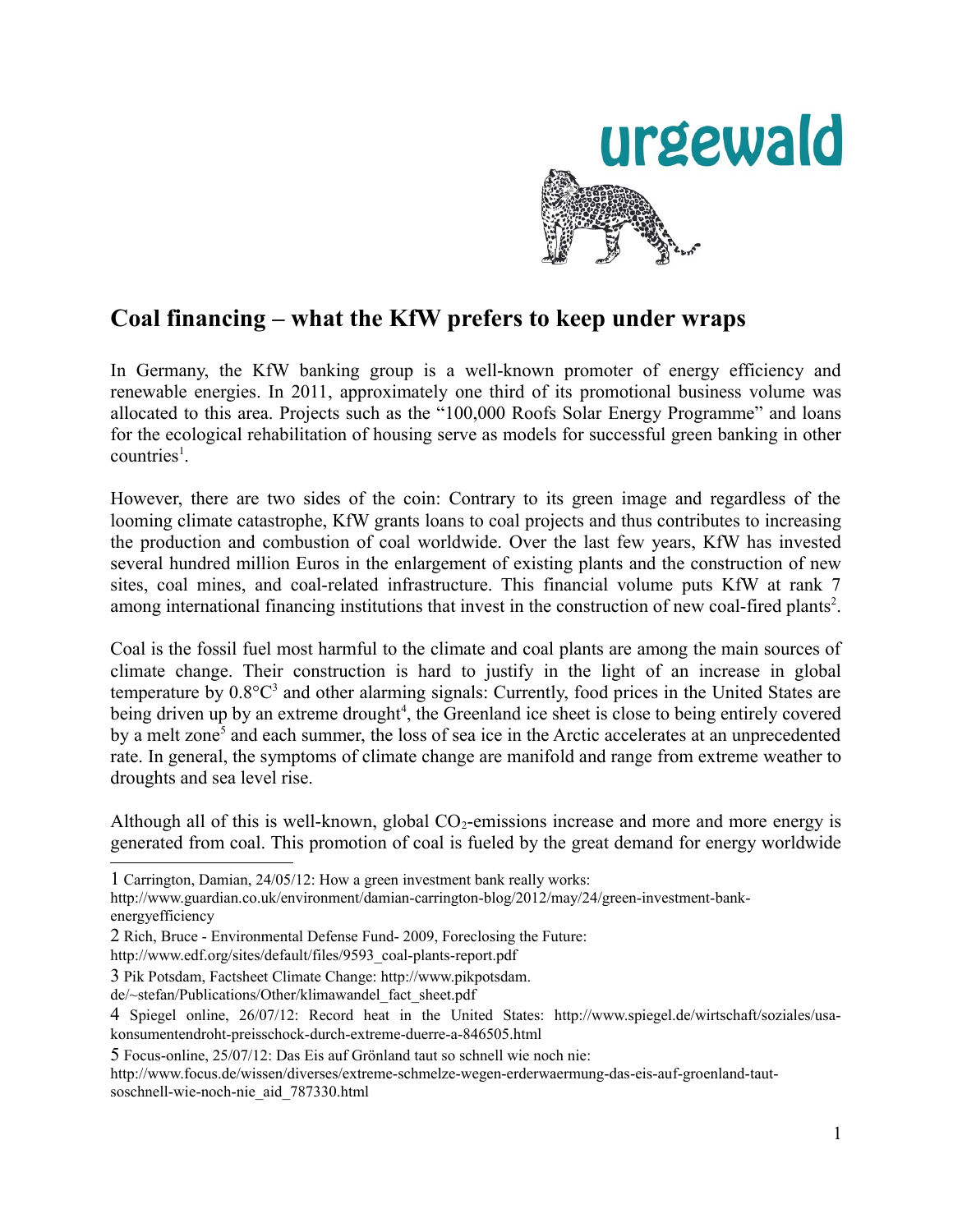and the large reserves of coal available for exploitation. Currently, there are plans for constructing almost 1000 new coal plants worldwide. If all of these are brought online, this automatically means dropping the 2°C climate goal. In any case, an increase of global temperature by 2°C already poses a threat to the existence of small island states<sup>[6](#page-1-0)</sup>.

In order to slow down climate change, the increase in coal combustion has to be stopped at least in developed and newly industrialized countries. Power generation from coal is a massive obstacle on the way to producing 100% of the energy supply with renewables: due to high capital costs and the long operating times of plants, countries which decide to invest in coal commit to decades of power generation from coal.

The KfW banking group financially supports the construction of at least nine new coal plants in South Africa, Thailand, Chile, India, and Germany. Moreover, it contributes to two coal-related infrastructure projects in Australia and Serbia and plans to finance a new plant in Greece<sup>[7](#page-1-1)[8](#page-1-2)[9](#page-1-3)</sup>.

KfW justifies its activities in the coal sector by stating that they contribute to poverty reduction and improve energy access. As a matter of fact, however, the coal-fired power plants Medupi and Kusile in South Africa aggravate energy inequality and the fight for water in the region. Supplying the Indian plant Krishnaptanam with coal involves human rights violations and clearcutting valuable rain forests in Indonesia. Facilities that are supposed to increase the efficiency of lignite capacities in Serbia mean that open pit mining will increase and that Serbia continues its lignite strategy. The enhancement of coal harbors in Australia serves the distribution of enormous amounts of coal throughout the world which not only makes ambitious  $CO<sub>2</sub>$  reduction goals impossible, but also endangers the unique Great Barrier Reef. At the moment, KfW considers acquiring interests in the coal-fired plant Ptolemaida V that is to be constructed in Greece.

# **Ptolemaida V, Greece**

The 660 MW coal-fired plant Ptolemaida V is the target of heavy criticism by Greek environmentalists. Apart from negative effects on nature and health in the surroundings of the plants, WWF Greece is particularly worried by the long-term effects this decision might have on the national energy mix. "There are two possible scenarios for 2050 in Greece: Either we achieve a 100% renewable share in the electricity sector and move forward to a clean and competitive future, or we will be stuck with 15% lignite in our energy mix. This seemingly long-term outcome depends on the decisions we make now. If Ptolemaida V goes ahead we will continue ruining our climate and our economy with lignite, the worst and socio-economically most expensive fossil fuel. These investments resemble an economic one-way street for Greece as there is no future for the market for coal-generated electricity", Achilleas Plitharas, anti-coal

http://www.rollingstone.com/politics/news/global-warmings-terrifying-new-math-20120719

<span id="page-1-0"></span><sup>6</sup> Bill McKibben, 19/07/12: Global Warming's Terrifying New Math:

<span id="page-1-1"></span><sup>7</sup> Answer to enquiry by the Green Party, November 2011 [Drucksache

<sup>17/7757]:</sup>http://dipbt.bundestag.de/dip21/btd/17/077/1707757.pdf

<span id="page-1-2"></span><sup>8</sup> http://investment.contify.com/story/indias-ntpc-to-raise-725-mln-euro-loan-from-germanys-kfw-to-fundexpansion-1538328

<span id="page-1-3"></span><sup>9</sup> Ekathimerini, 13/03/12: German funds to go to Ptolemaida V plant:

http://www.ekathimerini.com/4dcgi/\_w\_articles\_wsite2\_1\_13/03/2012\_432833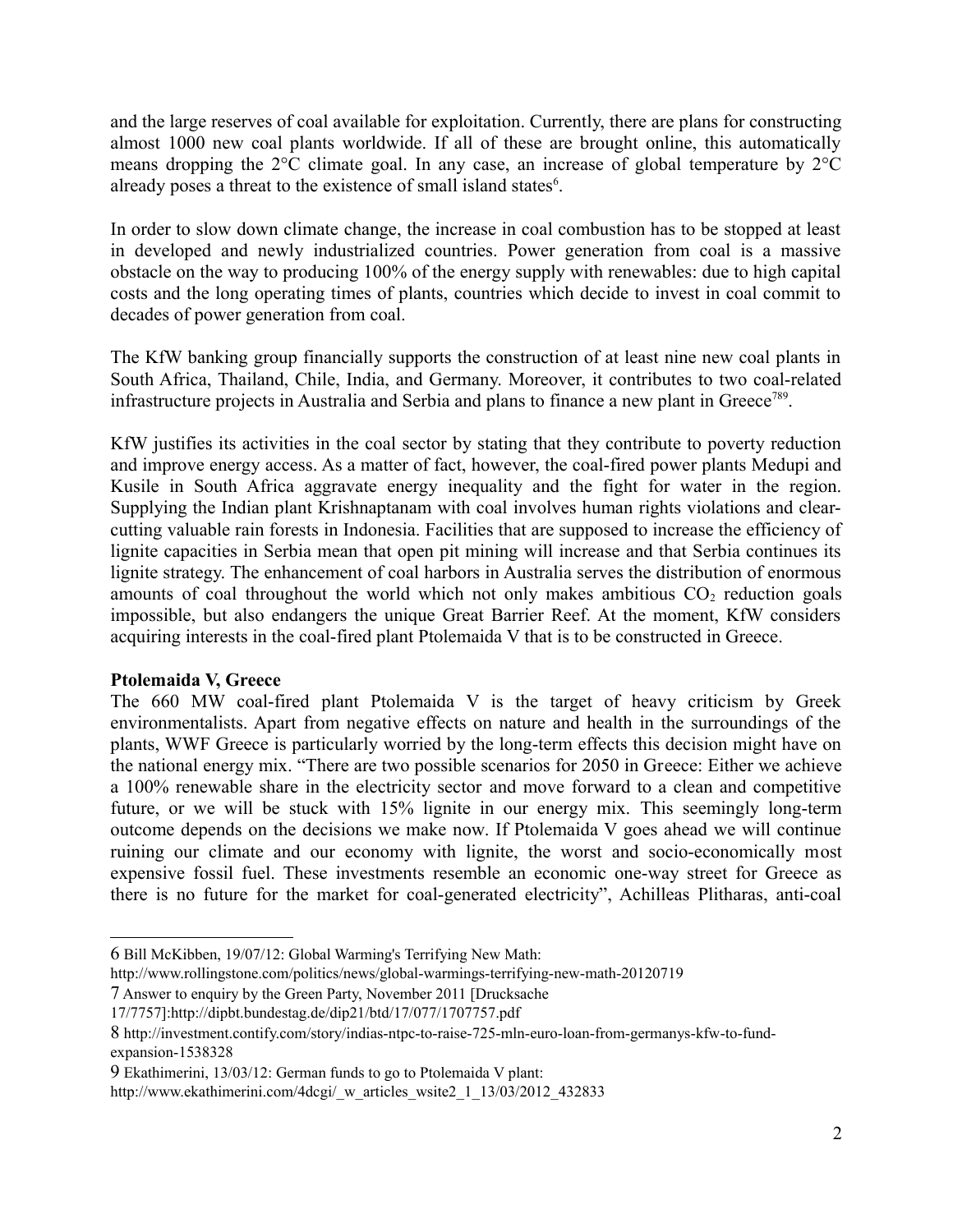campaigner at WWF Greece, explains. Due to the low degree of efficiency, lignite has the highest  $CO<sub>2</sub>$ -emissions of all fossil fuels.

Currently, the KfW and Greek electricity company Public Power Corporation S.A. (PPC) are negotiating ways to raise capital for the coal-fired plant Ptolemaida V. The plant that is supposed to be brought online in 2018 will combust approx. 8 million tons of lignite per annum. With a share of 56% of total electricity production, lignite is a major factor in the Greek energy mix. Nevertheless, renewables are on the rise and solar energy is considered an increasingly attractive market<sup>[10](#page-2-0)</sup>. Energy supplier PPC, however, decided to turn a blind eye to these developments and continues to rely on coal which currently contributes to its overall energy mix with 55.6%. Obviously, it is PPC's main concern to secure its own shares in lignite mining.

The KfW banking group plans to grant a loan of 200 million Euros for the construction of Ptolemaida V, which would amount to 44% of the total credit. The money provided by KfW is secured by a Hermes<sup>[11](#page-2-1)</sup> export credit guarantee by the German Government. If these plans are put into practice, KfW would be successful in confirming PPC's harmful lignite strategy and securing the future of lignite combustion in Greece – regardless of promising alternatives.

# **Medupi and Kusile, South Africa**

*"These plants are indispensable for the further development of the country, improving energy access for the poor, as well as preventing regular interruptions of supply*<sup>[12](#page-2-2)</sup>*"*.

The coal-fired power plants Medupi and Kusile are giants among their kind: Each of them has a capacity of 4800 MW. Profits, however, will be mainly allocated to large companies: a special price agreement that dates back to the days of apartheid provides them with electricity at a low price<sup>[13](#page-2-3)</sup>. At the same time, private customers will have to pay more. Since the decision to build the plant Medupi, the price of energy supplies for individual household has increased by 137%<sup>[14](#page-2-4)</sup>. Moreover, the state-owned energy supplier Eskom has already announced that financing the plant Kusile might lead to an increase in prices by 25%. According to Sunita Dubey of the South African organization GroundWork, "poor people will have to carry the financial burden that is connected to the construction of the plant. These plans will aggravate energy inequality: in order to cope, these households will have to restrict their energy consumption or stop using electricity altogether".

By granting loans for the construction of Medupi and Kusile, IPEX – the commercial branch of the KfW banking group – effectively finances climate change. The operator of the two plants, Eskom, generates more than 90% of its electricity from coal. This makes Eskom the fifth largest

http://www.ey.com/Publication/vwLUAssets/Renewable\_energy\_country\_attractiveness\_indices\_-Issue  $33/\$FILE/EY$  RECAI issue  $33.pdf$  [17/07/12]

<span id="page-2-0"></span><sup>10</sup> Ernst & Young:

<span id="page-2-1"></span><sup>11</sup> Mr. Arthouros Zervos, President and CEO of PPC during his presentation in the Greek Parliament, March 2012

<span id="page-2-2"></span><sup>12</sup> Answer to enquiry by the Green Party, November 2011 [Drucksache

<sup>17/7757]:</sup>http://dipbt.bundestag.de/dip21/btd/17/077/1707757.pdf

<span id="page-2-3"></span><sup>13</sup> Groundwork's letter to the World Bank, March 2009

<span id="page-2-4"></span><sup>14</sup> http://www.southafricaweb.co.za/article/electricity-price-hike-south-africa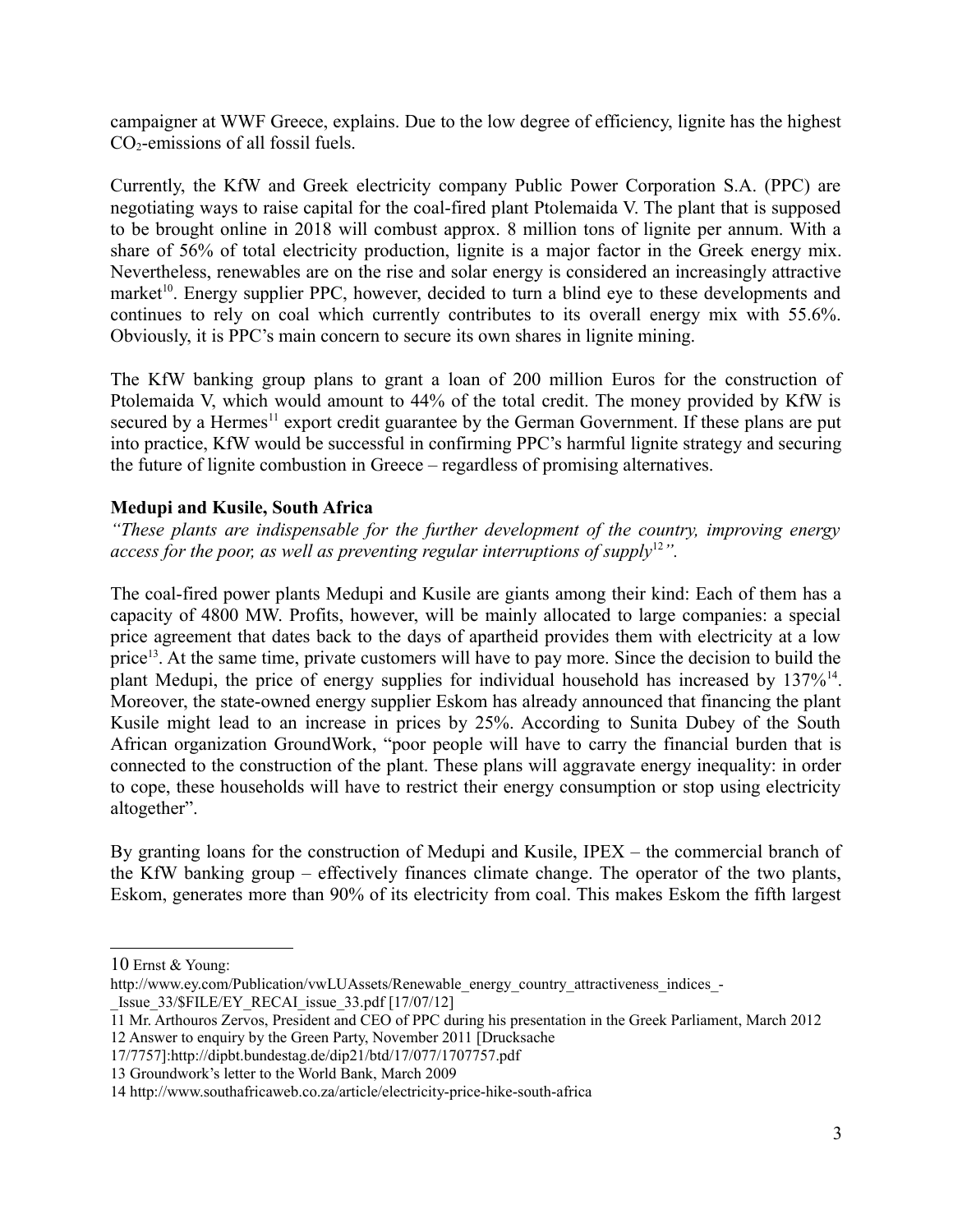emitter of carbon dioxide among energy companies<sup>[15](#page-3-0)</sup>. Operating the Medupi plant alone will lead to a 7.3% increase in South Africa's  $CO<sub>2</sub>$  emissions and requires the exploitation of forty new coal mines. The two sites will exacerbate the already existing water crisis in South Africa, as 71 million liters of water are needed to cool the plant Kusile and drive its turbines each day<sup>[16](#page-3-1)</sup>. Moreover, the coal mines will consume enormous amounts of water and their overburden will pollute the surrounding waters. Operating the mines lowers the groundwater level and, consequently, local wells will dry out. Water scarcity already is a big problem in the region and it is likely to grow with the construction of the plants. Renewables derived from wind, water, and tidal energy would be a way to circumvent these problems. However, as promising as they might be, up until now their potential largely remains unused.

## **Krishnapatnam, India**

Coal mining, at the beginning of the coal cycle is a problem in itself, as the example of mining in Indonesia shows. Krishnapatnam, a coal-fired plant in India financed by the KfW banking group, is supplied with coal by three mines that are located in the South of the Indonesian island of Sumatra. There are plans to import 100% of the coal needed to fire the 4000 MW plant <sup>[17](#page-3-2)</sup>. For the Indian operator Reliance Power, the means of choice for securing its supplies is the acquisition of interests in mining companies $1819$  $1819$ .

Large-scale mining in Indonesia comes with massive side effects. Valuable rainforest is destroyed and indigenous people are displaced. Itan Kussaritano of the indigenous Dayak and his team kept track of all events related to mining over the last few years. Kussarito reports: "The government gives away licenses for mining. They don't care to whom the land belongs nor do they care about who lives there. Corruption is very common. All of this leads to displacement and forced relocation". In addition to the reckless destruction of his home land, Kussaritano is worried by the effects mining has on climate change. "Destroying our rainforests will make the temperatures rise. The fact that rainforests are clear-cut and the peat soil is destroyed causes 85% of Indonesia's  $CO_2$  emissions. This amounts to 2 billion tons of  $CO_2$  every year and leads to the fact that the per capita  $CO<sub>2</sub>$  emissions of Indonesia are higher than in Germany", says Kussaritano. This shows how  $CO<sub>2</sub>$  is emitted and damage to the climate is done long before the fossil fuel actually arrives at the plant.

#### **Kolubara, Serbia**

In Serbia, the Kfw banking group has staked 74 million Euros in a cooperation aimed at introducing a modern system for lignite quality management in the mines of Kolubara<sup>[20](#page-3-5)</sup>. While the efficiency of coal is increased, it is part of Serbian energy supplier EPS' plan to enlarge the coal mine and keep Serbia on a lignite track.

<span id="page-3-0"></span><sup>15</sup> CARMA Database: http://carma.org/company

<span id="page-3-1"></span><sup>16</sup> Groenewald, Yolandi (Greenpeace), June 2012: Coal's hidden water cost to South Africa:

<span id="page-3-2"></span>http://www.greenpeace.org/africa/Global/africa/publications/coal/CoalsHiddenWaterCost.pdf 17 Website Reliance Power:

<span id="page-3-3"></span>http://www.reliancepower.co.in/business\_areas/power\_projects/coal\_based\_projects/krishnapatnam.htm 18 Website Reliance Power:

http://www.reliancepower.co.in/business\_areas/fuel\_business/coal\_mines\_in\_indonesia.htm

<span id="page-3-4"></span><sup>19</sup> At the moment, the construction on the site is on halt, since an increase in prices of Indonesian coal endangers the profitability of the project for Reliance Power.

<span id="page-3-5"></span><sup>20</sup> http://www.ebrd.com/english/pages/workingwithus/procurement/notices/project/120529a.shtml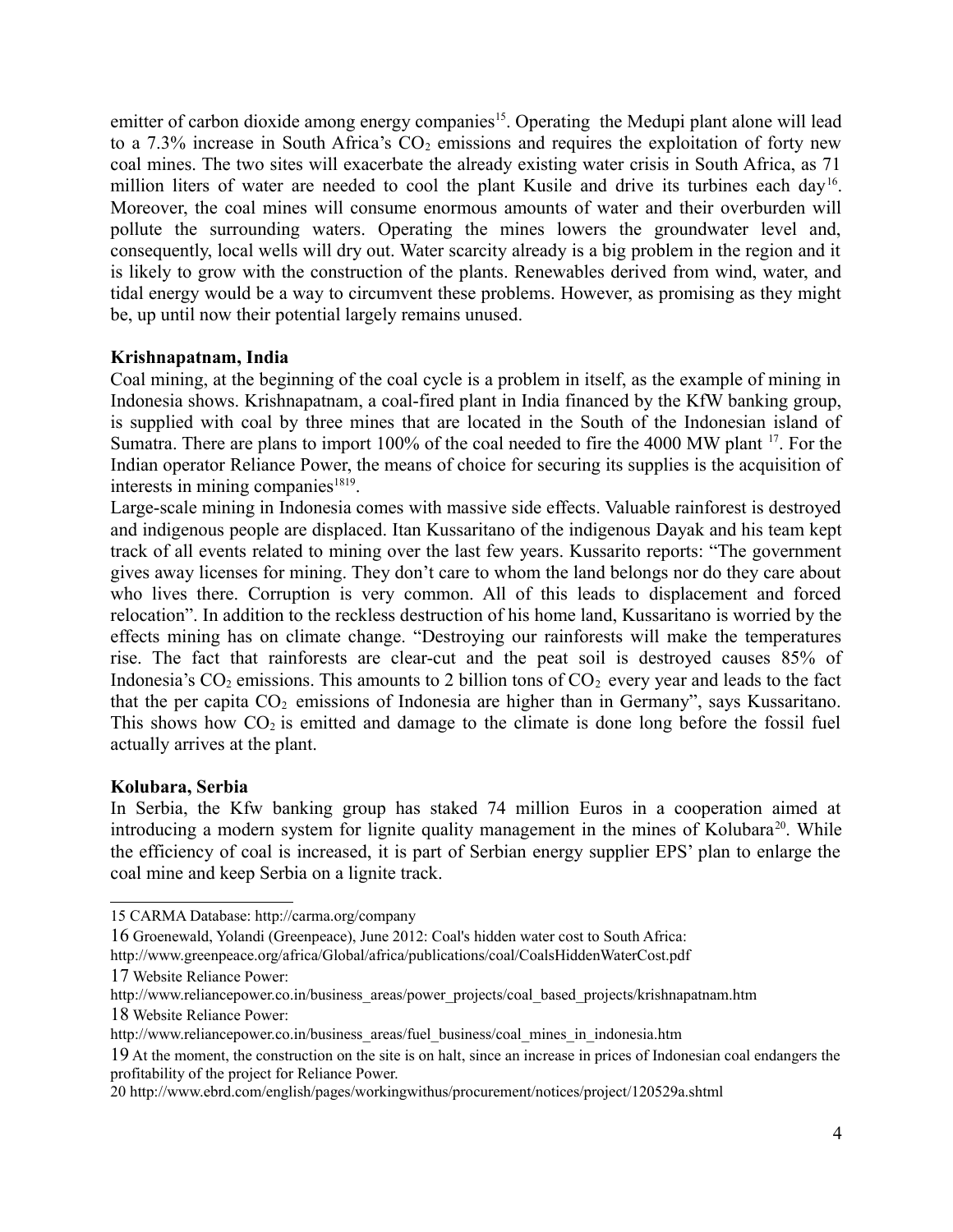70% of the electricity consumed in the country is generated in coal-fired plants that belong to the Serbian state and are operated by EPS – just like the coal mines. In the eyes of Serbian environmental organizations, EPS is the main obstacle on the way towards a renewables based future. The company uses lobby events and closely linked political networks to promote its own agenda and keep the success of renewables limited. This strategy has proven to be successful: The national energy strategy until 2015 clearly shows traces of EPS' influence<sup>[21](#page-4-0)</sup>. "The investments in the coal quality management of the Kolubara mine can not be de-linked from the Serbian plans to expand burning lignite", Zvezdan Kalmar, climate campaigner with Serbian NGO CEKOR, points out. To him it is clear that the investments leave no room for ambitious climate goals, but will eventually lead to enhancing the standing of coal. This is why he sent a letter to KfW, asking them to reconsider their activities and stop supporting the investments in this project so harmful to the climate<sup>[22](#page-4-1)</sup>.

#### **Wiggins Island and Newcastle coal harbors, Australia**

Australian coal is booming and coal harbors are being enlarged to keep up with this trend. KfW IPEX supports these developments by financing German and other European companies that are involved in enhancing the Australian harbor Wiggins Island<sup>[23](#page-4-2)[24](#page-4-3)</sup>. According to Greenpeace Australia, these plans constitute a massive threat to the famous Great Barrier Reef, a unique coral reef and a World Heritage Site.

The exploitation of several new mega mines in the Galilee Basin in Queensland is the reason for enlarging the harbors. Therefore, the capacities of the harbors located at the coast of Queensland are to be increased sixfold, from 156 to 944 million tons of coal per year. The harbors in questions are lined up like a string of pearls along the coast from Gladstone to Cape York in close vicinity to the Great Barrier Reef. It is not only the enlargement itself that causes problems for this diverse eco-system. The almost 10,000 ships which are needed per year to ship away the extracted coal are going to cause the biggest threat. This poses severe risks to the reef, such as accidents, introduction of alien species and water pollution. For the reef that already suffers from climate change and ocean acidification, this is likely to be too much to cope with. According to statistics of the last years, each year two ships in every 2000 had an accident. The prediction is straightforward: The more traffic, the more accidents there will be $^{25}$  $^{25}$  $^{25}$ .

There is another Australian harbor enlargement in Newcastle that is financed by IPEX. By enlarging the third terminal on Kooragang in Newcastle the capacity of the harbor will increase by 66 million tons per annum. By financing the enlargement of harbors, KfW provides the

<span id="page-4-2"></span>23 IPEX Activity Report 2011, p. 20: http://www.kfw-ipex-bank.de/ipex/de/I/Download\_Center/2012-05- 14\_KfW\_IPEX-Bank\_GB11\_DT\_barrierefrei.pdf

<span id="page-4-3"></span>24 Website IPEX Singapur; http://www.kfw-ipexbank.de/ipex/de/Unternehmen/Standorte/Singapur/index.jsp

<span id="page-4-4"></span>25 Greenpeace Australia: Boom- Goes the reef:

http://www.greenpeace.org/australia/Global/australia/reports/Boom\_goes\_the\_Reef\_Report\_4MB.pdf

<span id="page-4-0"></span><sup>21</sup> Briefing Bankwatch June 2011: The European Bank for Reconstruction and Development and the Serbian coal sector: http://bankwatch.org/sites/default/files/Briefing-KolubaraLignite-20Jun2011.pdf

<span id="page-4-1"></span><sup>22</sup> http://www.cekor.org/pdf1/CEKOR%20Letter%20Kolubara%20,%20kfW%2030.3.2012.pdf